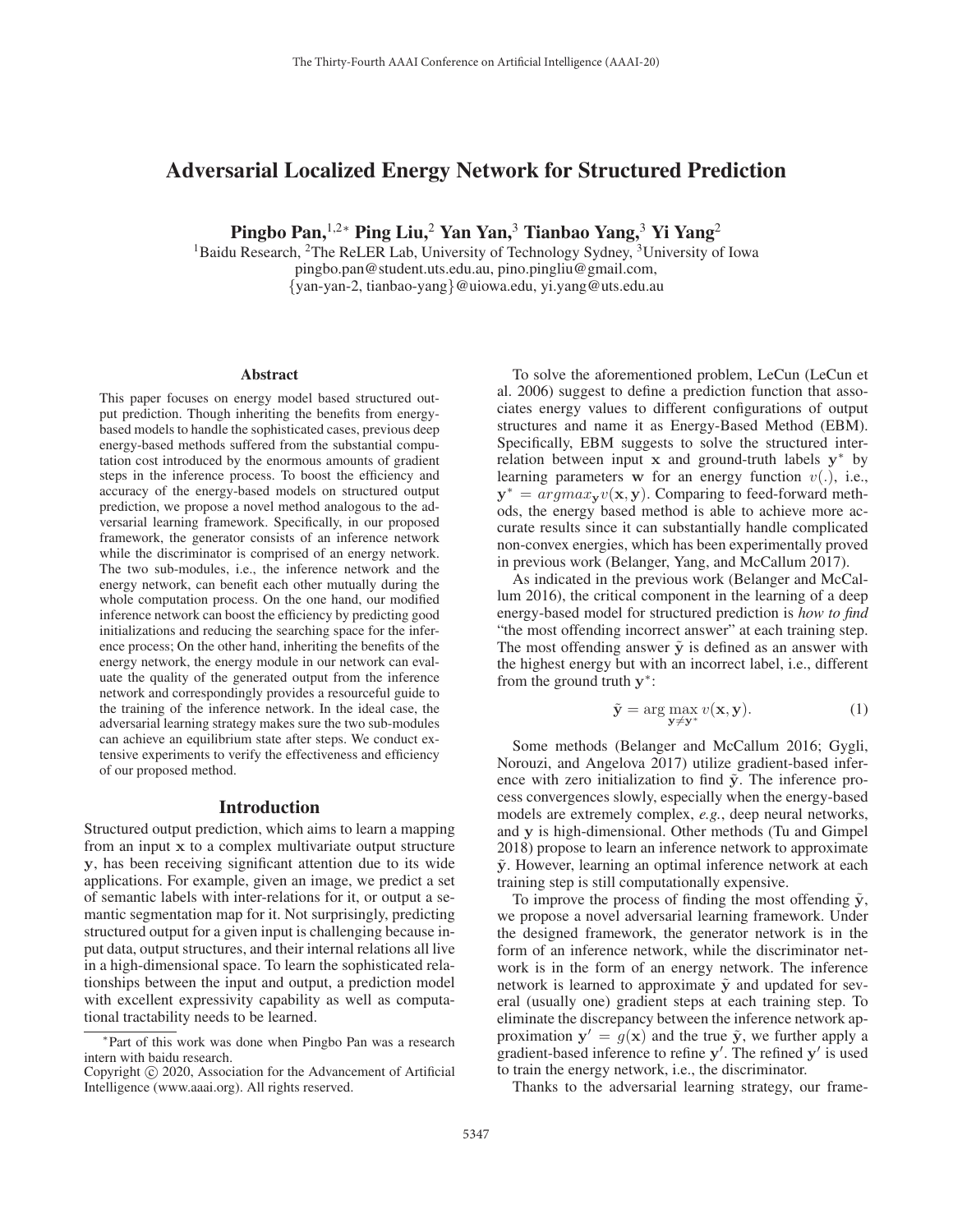work can make two sub-modules leverage the mutual benefits to boost the final performance. In particular, the inference network is learned to predict outputs that get closer to the optimal outputs as the training continues. These outputs serve as the initialization points for the gradient-based inference, which speeds up both the training and inference of the energy network. On the other hand, the energy network will provide a resourceful guide to the training of the inference network by evaluating the quality of the generated output from the inference network.

We name the proposed method Adversarial Localized Energy Network (ALEN). Our approach inherits the advantages of EBM and can handle complicated energy spaces as EBM does. Compared to previous EBM based methods (Gygli, Norouzi, and Angelova 2017; Belanger, Yang, and McCallum 2017; Tu and Gimpel 2018), there are critical differences between the proposed framework and them: (1) (Gygli, Norouzi, and Angelova 2017) requires to sample massive training samples in the entire output space, while in our framework, the energy network leverages an inference network to provide training samples which largely reduces the training complexity; (2) our method takes an inference network as a generator and conducts the learning process in an adversarial learning paradigm, while (Belanger, Yang, and McCallum 2017) fails to achieve this; (3) We adopt a gradient-based inference to refine further the "inaccurate" approximations predicted by the inference network, while (Tu and Gimpel 2018) simply utilize the "inaccurate" approximations to train the energy network.

Although based on the adversarial learning framework, our framework has key differences comparing with the classical adversarial learning framework: (1) the generator (inference network) in our framework does not generate images but make a coarse structured output prediction; (2) the discriminator (energy network) in our framework does not treat the generator outputs as negative samples, instead, inheriting the benefits of EBM, it evaluates the quality of the outputs from the generator by calculating a real score in a soft way. Comparing to the hard "real/fake" prediction, the estimated quality score can provide more fine-grained information to facilitate the generator to provide predictions closer to the optimal configurations. In this way, the generator and discriminator in our framework can take advantage of more vigorous information to facilitate the training process.

We conduct experiments on different problems for the validation, including multi-label classification, binary image segmentation, and 3-class face segmentation tasks. The experimental results indicate that our proposed method can not only refine the final results to a higher stage even with a smaller input resolution, but also improve the convergence in the training and inference stages.

### **Preliminary**

### Energy-based models.

Different from feed-forward models, energy-based models (LeCun et al. 2006) take an input **x** and its corresponding label **y** as inputs, and predict an energy value. This energy value measures the compatibility of the label **y** corresponding to the input **x**. A large score indicates the high coherence between **y** and the ground truth label **y**∗.

To simplify the discussion without losing the generality, we begin with the generalized perceptron loss for energybased models  $v(\mathbf{x}, \mathbf{y}; \theta_v)$  proposed in (LeCun et al. 2006).

$$
L(\theta_v) = \sum_{(\mathbf{x}, \mathbf{y}^*) \sim \mathcal{D}} \left[ \max_{\mathbf{y} \in \mathcal{Y}} v(\mathbf{x}, \mathbf{y}; \theta_v) - v(\mathbf{x}, \mathbf{y}^*; \theta_v) \right], \tag{2}
$$

with the input **x** and ground-truth label **y**<sup>∗</sup> from training set D.

When learning an energy-based model with this loss function, it is critical to find the most offending incorrect answers  $\tilde{\mathbf{y}} = \arg \max_{\mathbf{y} \in \mathcal{Y}} v(\mathbf{x}, \mathbf{y}; \theta_v)$  at each training step. Many existing methods (Belanger and McCallum 2016; Gygli, Norouzi, and Angelova 2017) adopt gradient-based inference with *zero initialization* to find  $\tilde{y}$ . However, as indicated in previous works (Belanger and McCallum 2016), when energy-based models are deep neural networks, and **y** is high-dimensional, the inference process usually costs many steps to converges.

#### Inference network.

An alternative way of finding the most offending  $\tilde{y}$  is introducing an inference network  $g(\mathbf{x}; \theta_q)$  to make an approximation (Tu and Gimpel 2018). After introducing the inference network  $g(\mathbf{x}; \theta_a)$ , the original objective function 2 is transformed into the following objective function:

$$
\max_{\theta_v} \min_{\theta_g} \sum_{(\mathbf{x}, \mathbf{y}^*) \sim \mathcal{D}} \left[ v(\mathbf{x}, \mathbf{y}^*; \theta_v) - v(\mathbf{x}, g(\mathbf{x}; \theta_g); \theta_v) \right]. \tag{3}
$$

The most frequently used strategy to solve this objective function is to alternatively learn  $v(\mathbf{x}, \mathbf{y}; \theta_v)$  and  $g(\mathbf{x}; \theta_g)$  at each training step. More specifically, fixing  $g(\mathbf{x}; \theta_q)$  and optimize  $v(\mathbf{x}, \mathbf{y}; \theta_v)$ , and vice verse. In an ideal case, the training process stops when an equilibrium state is achieved.

Theoretically speaking, different energy-based models correspond to different inference networks for achieving the results with high accuracy. During the training process, the parameters of the energy-based models keep changing, which correspondingly needs thousands of gradient steps to find an optimal inference network to match. All of these make the whole computation process too expensive.

## Adversarial localized energy network.

We argue that it is not necessary to achieve a "perfect" inference network at the cost of thousands of gradient steps for each training step. On the contrary, a "coarse" inference network has already been able to provide sufficient information for the further process. Based on this, we propose to optimize the inference network for only one gradient step at each training step. Since the inference network is adjusted for only one step, the computation cost is minimized to a great extent. To reduce the discrepancy between the ground truth and predicted answers  $y' = g(x; \theta_a)$  generated by the "coarse" inference network, we apply a gradient-based inference to refine **y** :

$$
\mathbf{y}^{(t+1)} = \mathcal{P}_{\mathcal{Y}}\left(\mathbf{y}^{(t)} + \eta \frac{\partial}{\partial \mathbf{y}} v(\mathbf{x}, \mathbf{y}^{(t)}; \theta_v)\right), \qquad (4)
$$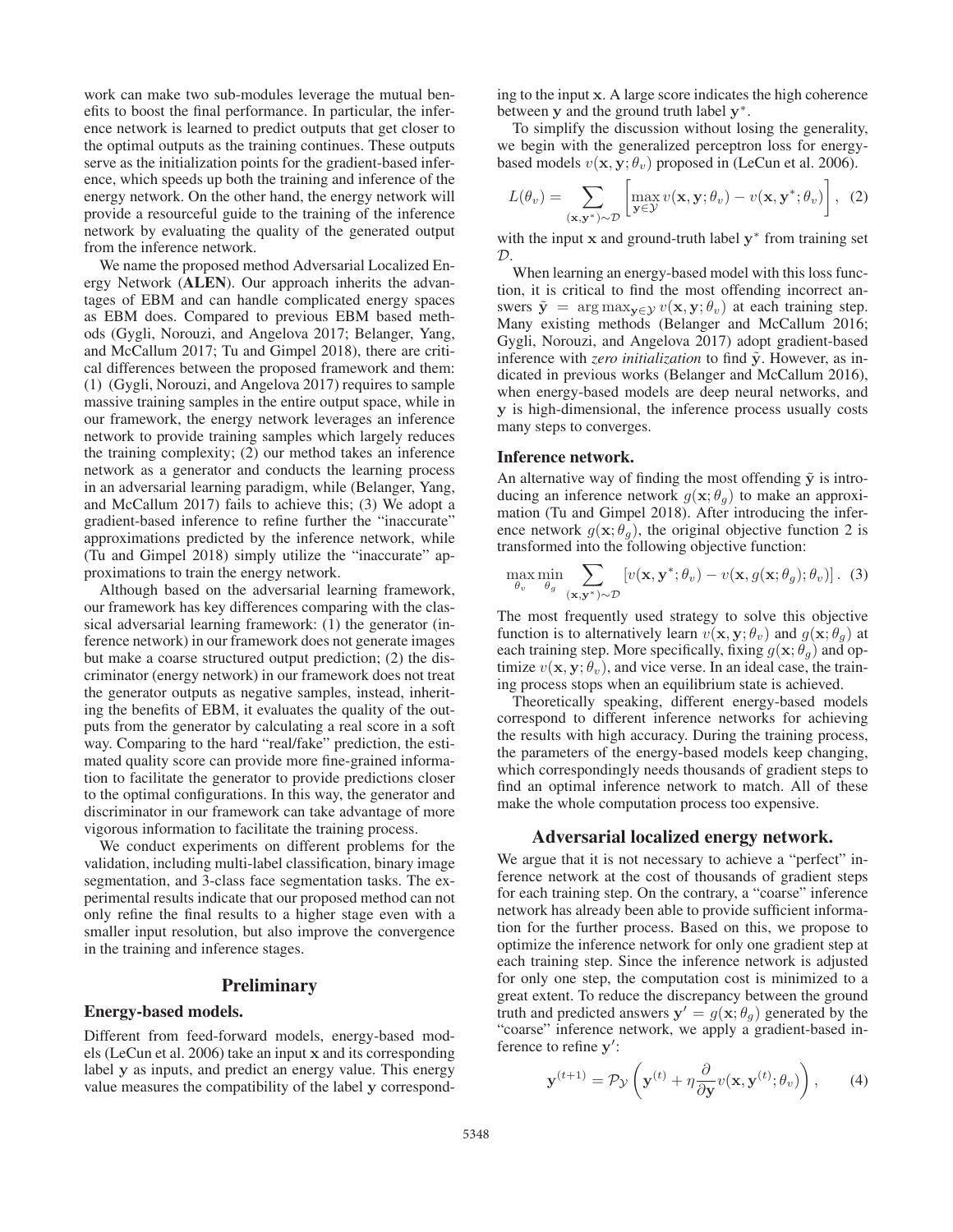with  $\mathbf{y}^{(0)} = \mathbf{y}'$ . Here t denotes the t-th refinement step, and  $\mathcal{D}_v$  denotes an operator that projects the predicted outputs  $P<sub>V</sub>$  denotes an operator that projects the predicted outputs back to the feasible set of solutions. Note that the inference process aims to refine **y**' rather than learning the energy network. In our observations, this refinement process converges to an answer approximated to the most offending answer, i.e.,  $\tilde{y}$ , in several refinement steps. We name this approximated answer y". Only a few refinement steps are needed in each training step. We propose to learn  $v(\mathbf{x}, \mathbf{y}; \theta_v)$  with  $\mathbf{y}''$ and rewrite Equation 3 as:

$$
\max_{\theta_v} \min_{\theta_g} \sum_{(\mathbf{x}, \mathbf{y}^*) \sim \mathcal{D}} \left[ v(\mathbf{x}, \mathbf{y}^*; \theta_v) - v(\mathbf{x}, g(\mathbf{x}; \theta_g); \theta_v) \right] -v(\mathbf{x}, \mathbf{y}''; \theta_v) \right].
$$
\n(5)

Note that the above equation is similar to the objective function of Wasserstein GAN (WGAN) (Arjovsky, Chintala, and Bottou 2017). The difference is that we aim to learn an energy-based model to capture the training data distribution, while WGAN seeks to learn a vanilla generative model to achieve the same goal.

Least square objective function. In the experiments, we notice that learning energy-based models with Equation 5 is unstable. Inspired by the success of Least Square GAN (LSGAN) (Mao et al. 2016), we propose a least-squares objective function:

$$
L_{adv}(\theta_v) = \sum_{(\mathbf{x}, \mathbf{y}^*) \sim D} \left[ \frac{1}{2} \left( v(\mathbf{x}, \mathbf{y}^*; \theta_v) - a \right)^2 \right] \tag{6a}
$$

$$
+\frac{\lambda_v}{2} \left(v(\mathbf{x}, g(\mathbf{x}; \theta_g); \theta_v) - b\right)^2 \qquad (6b)
$$

$$
+\frac{\beta_v}{2}\left(v(\mathbf{x},\mathbf{y}'';\theta_v)-c\right)^2\bigg],\qquad(6c)
$$

$$
L_{adv}(\theta_g) = \sum_{\mathbf{x} \sim \mathcal{D}} \left[ \frac{1}{2} \left( v(\mathbf{x}, g(\mathbf{x}; \theta_g); \theta_v) - d \right)^2 \right], \quad (7)
$$

with trade-off parameters  $\lambda_v$  and  $\beta_v$ . We set  $a = d = 1$ . We set  $b$  and  $c$  to the oracle value functions proposed in deep value network (DVN) (Gygli, Norouzi, and Angelova 2017):  $b = h(g(\mathbf{x}; \theta_g), \mathbf{y}^*)$  and  $c = h(\mathbf{y}'', \mathbf{y}^*)$ . The formulation of function  $h$  will be illustrated in the following parts.

In our experiments, the oracle value function  $h$  can be  $F_1$ metrics, which are defined on  $(\mathbf{y}, \mathbf{y}^*) \in \{1, 0\}^M \times \{0, 1\}^M$ ,

$$
h(\mathbf{y}, \mathbf{y}^*) = \frac{2(\mathbf{y} \cap \mathbf{y}^*)}{(\mathbf{y} \cap \mathbf{y}^*) + (\mathbf{y} \cup \mathbf{y}^*)}.
$$
 (8)

Here  $y \cap y^*$  denotes the number of dimension i where both  $y_i$  and  $y_i^*$  are active and  $y \cup y^*$  denotes the number of dimensions where at least one of  $y_i$  and  $y_i^*$  is active.  $y_i$  and  $y_i^*$  denote the *i*-th variable of **y** and **y**<sup>∗</sup>. To apply  $h(\mathbf{y}, \mathbf{y}^*)$  to the continuous output **y** the notions of intersection and to the continuous output **y**, the notions of intersection and union are extended by using element-wise min and max operators,

$$
\mathbf{y} \cap \mathbf{y}^* = \sum_{i=1}^M \min(y_i, y_i^*), \tag{9}
$$

### Algorithm 1 ALEN training

**Input:** training data  $\mathcal{C}$ 

- 1: while not converged do
- 2:  $(\mathbf{x}, \mathbf{y}^*) \sim C$ <br>3: calculate **v**"
- calculate **y**" according to Equation 4.
- 4: update  $\theta_v$  according to Equation 6.<br>5: update  $\theta_a$  according to Equation 11
- update  $\theta_q$  according to Equation 11.

**Output:** energy network weight  $\theta_v$  and inference network weight  $\theta_a$ 

$$
\mathbf{y} \cup \mathbf{y}^* = \sum_{i=1}^M \max(y_i, y_i^*). \tag{10}
$$

Improvement training for inference networks with  $\theta_{q}$ . We notice that adding a task-specific surrogate loss  $\overline{L}_{task}(\theta_g) = \text{loss}(g(\mathbf{x}; \theta_g), \mathbf{y}^*)$  can improve the training of inference networks with parameters  $\theta_g$ . For example, the surrogate loss can be a cross-entropy loss in image segmentation tasks. This loss can make the inference network predicts answers, i.e., **y** , and its refined counterpart, i.e., **y**, more close to the ground-truth labels. The energy-based model is always learned to capture the data distribution of a local domain around the ground-truth labels. The training of the energy-based model can be accelerated. To this end, we translate Equation. 7 into a following formulation:

$$
L(\theta_g) = L_{task}(\theta_g)
$$
 (11a)

$$
+\lambda_g L_{adv}(\theta_g),\tag{11b}
$$

with a trade-off parameter  $\lambda_a$ .

Optimization. We utilize the Adam optimizer (Kingma and Ba 2014) with the momentum term  $\beta_1 = 0.5$  to train the inference network and the energy-based model. At each training iteration, we generate  $y''$  and update the parameters of the inference network and the energy-based model according to Equation. 11 and Equation. 6. The process is summarized in Algorithm 1.

Gradient-based Inference. After the energy-based model is learned, we also use a gradient-based inference to find a structural output with a high energy value. Different from (Gygli, Norouzi, and Angelova 2017), we use the output structure predicted by the inference network as the initialization of the gradient-based inference. However, it is observed in experiments that the learned EBM tends to give zero gradients during the gradient-based inference. One reason is that the predicted output structure of the inference network is already close to the optimal structure. In order to further improve the predicted output structure of the inference network by using the gradient-based inference and overcome the zero-gradient issue, we use a normalized gra-

<sup>6:</sup> end while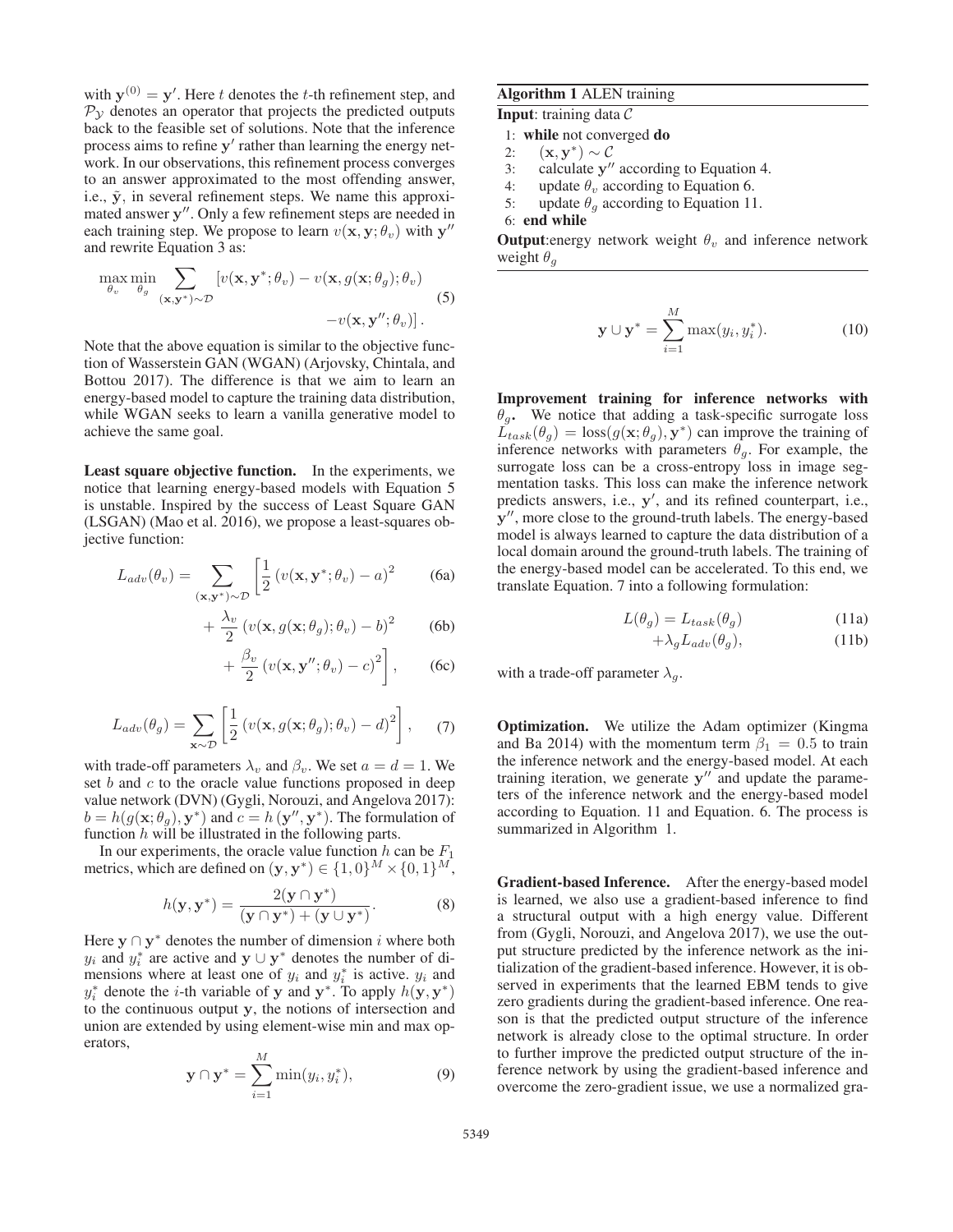dient method, i.e.,

$$
\mathbf{y}^{(t+1)} = \mathcal{P}_{\mathcal{Y}}\left(\mathbf{y}^{(t)} + \eta \frac{\left(\frac{\partial}{\partial \mathbf{y}} v(\mathbf{x}, \mathbf{y}^{(t)}; \theta_v)\right)}{\left\|\frac{\partial}{\partial \mathbf{y}} v(\mathbf{x}, \mathbf{y}^{(t)}; \theta_v)\right\|}\right).
$$
 (12)

In the experiments, we find that the above equation is beneficial for both training and inference processes.

#### **Discussion**

The goal of our proposed learning framework is to improve the efficiency and accuracy of structured output prediction. We will explain why our framework is helpful based on previous studies of optimization and learning theory.

Provide better initialization From many optimization studies for both convex and non-convex optimization, it is well-known that the convergence of gradient-based methods depends on the quality of initialization (Mohri, Rostamizadeh, and Talwalkar 2012). A standard analysis of the gradient descent (GD) method for a smooth function shows that in order to find a stationary solution  $\hat{x}$  such that  $||\nabla f(\hat{x})|| \leq \epsilon$  the GD needs at most  ${}^{2L(f(x_0)-f_*)}$  items  $\|\nabla f(\hat{x})\|_2 \leq \epsilon$ , the GD needs at most  $\frac{2L(f(x_0)-f_*)}{\epsilon^2}$  itera-<br>tions where L is the smoothness constant of  $f^{(2)}(x)$ . It can be tions, where L is the smoothness constant of  $f(x)$ . It can be seen that the convergence speed of the GD depends linearly on the distance between the initial solution and the stationary point in terms of the function value. In our case, the proposed inference network predicts initializations close to the ground-truth labels for the inference process.

Reduce the size of data space The sample complexity of learning a hypothesis depends on the size of the data space. This is implied by many learning theories (Mohri, Rostamizadeh, and Talwalkar 2012). The proposed framework learns an energy network  $v(\mathbf{x}, \mathbf{y}; \theta_v)$  via a least square loss. The framework can be understood from a regression setting with  $z = (x, y)$  as input feature and  $h(y, y^*)$  as the target output. Consider a classical learning theory result for learning a linear model  $\phi(\cdot) \in \mathcal{H} = \{\phi : \mathbf{z} \to \mathbf{w}^\top \mathbf{z} : ||\mathbf{w}|| \leq B\}.$ In particular, the excess risk of empirical risk minimizer is given by

$$
\mathbb{E}_{\mathbf{z}}[\ell(\hat{\phi}(\mathbf{z}), v)] - \min_{\phi \in \mathcal{H}} \mathbb{E}_{\mathbf{z}}[\ell(\phi(\mathbf{z}), v)]
$$
  
\n
$$
\leq C_1 G \mathcal{R}_n(\mathcal{H}) + C_2 \sqrt{\frac{1}{n}},
$$
\n(13)

where  $C_1$  and  $C_2$  are some constants or parameters that depend on desired confidence score, G is the Lipchitz constant of the loss function  $\ell(\cdot, \cdot)$  with respect to the first variable, and  $\mathcal{R}_n(\mathcal{H})$  is the Rademacher complexity of a function class H. For a linear model class,  $\mathcal{R}_n(\mathcal{H}) \propto RB/\sqrt{n}$ , where  $R = \max_{\mathbf{z}} ||\mathbf{z}||$  is the measure of the size of the data space. Although the above reasoning is not exact for learning the energy network for structured output prediction, it suffices to illustrate our point, *i.e.*, the larger the input data space, the more samples are needed for learning an accurate model. The proposed framework reduces the input space of the energy network to a local region around the ground-truth labels.

# Related Work

Generative Adversarial Network. Our ALEN is similar to the Generative Adversarial Network (GAN) framework to some extent. The GAN is a framework for training generative models, and its ability to generate high-quality images has been shown in (Goodfellow et al. 2014; Radford, Metz, and Chintala 2015; Denton et al. 2015; Isola et al. 2016; Park et al. 2018; Song et al. 2018). The GAN framework consists of a generator network G and a discriminator network  $D$ .  $G$  is trained to capture the data distribution, while  $D$  is trained to distinguish samples generated by  $G$  from the training data. The difference between GAN and our framework is that our energy network is not to differentiate the input-output pairs generated by the inference network from the real input-output pairs. Instead, the generated pairs are used to accelerate the training of the energy network.

Deep structured prediction. Recent years have witnessed the rising interest in applying neural networks to the structured prediction (Zheng et al. 2015; Chen et al. 2015; Song et al. 2016). (Amos, Xu, and Kolter 2016) proposed to add constraints to the neural network parameters such that the output of the neural network is a convex function of (some of) the inputs. Their constraints may impose a strong restriction on the expressivity of the neural network.

Partly inspired by the energy-based learning framework proposed by (LeCun et al. 2006), (Belanger and McCallum 2016) introduced Structured Prediction Energy Network (SPEN). SPEN relies on a max-margin surrogate objective to ensure that the neural network predicts the lowest energy value for the ground-truth label. (Belanger, Yang, and McCallum 2017) improved SPEN by proposing an endto-end version of SPEN, which directly back-propagates through a computation graph that unrolls gradient-based energy minimization.

Inspired by reinforcement learning, (Gygli, Norouzi, and Angelova 2017) proposed a novel energy-based network to critique different output configurations directly. The key to train their network is to generate proper samples that cover the space of the output, but it becomes hard when the output has an enormous number of variables. We solve this problem by introducing an inference network, which is treated as a generator, to collaborate with the energy network. The introduced inference network aims to provide appropriate samples to the energy module, and gradually assist the energy network in covering a local neighborhood around the ground-truth label for each input.

## **Experiments**

To make a fair comparison, we follow the same protocol and tasks like (Gygli, Norouzi, and Angelova 2017), in which three different tasks are tested, including multi-label classification, binary image segmentation, and 3-class face segmentation. Firstly we compare the accuracies from our framework with previous works, and then we analyze the convergence speed between ALEN and DVN, which is the closest to our work. Comparing to DVN, ALEN learns an inference network to provide better initializations, which reduces the searching space and speeds up the inference pro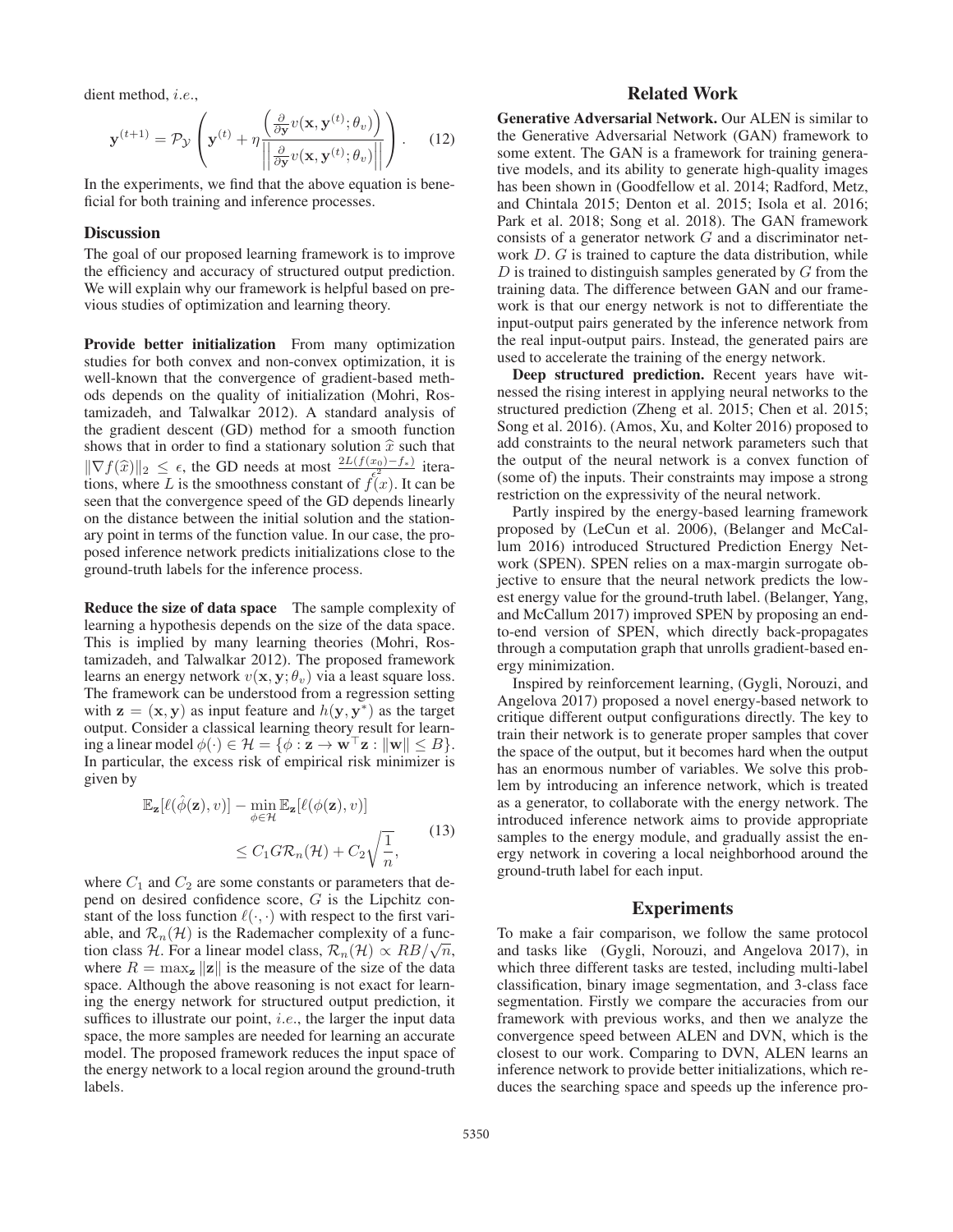cess. Based on the comparison results, we justify that our proposed framework not only achieves better prediction results but also converges faster than (Gygli, Norouzi, and Angelova 2017). Our implementation is based on Tensorflow (Abadi et al. 2016). We also implement the proposed method with PaddlePaddle and achieve similar performance. We find the best hyperparameters for all the algorithms via grid search.

#### Accuracy Improvement

Multi-label Classification We use standard benchmarks of this task, namely Bibtex and Bookmarks, introduced by (Katakis, Tsoumakas, and Vlahavas 2008). The learned models are evaluated on the testing set of those two datasets to report the  $F_1$  scores. To make a fair comparison with (Gygli, Norouzi, and Angelova 2017), we choose the same energy network architecture, the same optimizer (Adam) with individually-tuned learning rates. A two-layer neural network (Belanger and McCallum 2016) is utilized as our inference network.

We compare the prediction performance of the proposed framework and standard baselines including logistic regression (Lin et al. 2014), a two-layer neural network with a cross-entropy loss (Belanger and McCallum 2016), SPEN (Belanger and McCallum 2016), PRLR (Lin et al. 2014), and DVN (Gygli, Norouzi, and Angelova 2017) on multi-label classification in Table 1. As illustrated in the table, although utilizing the same architecture, the ALEN still outperforms the DVN on both Bibtex and Bookmarks datasets. More than that, ALEN outperforms the SPEN by a large margin (4.2% on Bibtex, 3.9% on Bookmarks). Not surprisingly, our framework significantly improves over feed-forward models: the logistic regression, the two-layer neural network, and the PRLP, which are lacking the ability to learn complex correlations among variables in the output structures.

We implemented an adversarial energy network (AEN) which learns the energy network only with "inaccurate" inference network approximations. In other words, AEN learns the energy network only with the first and the second terms of Equation 6. Our method outperforms AEN and SPEN(InfNet) (Tu and Gimpel 2018) on both datasets. It shows that applying a gradient-based inference to refine "inaccurate" inference network approximation, as indicated by Equation. 4, helps to improve the energy network performance.

We make comparisons with the other three methods as ablation studies. One is named "InfNet baseline", which is implemented by training an inference network by minimizing a task-specific surrogate loss, i.e., the first term of Equation 11. Another one is "ALEN no  $L_{task}$ " where ALEN is learned without the task-specific surrogate loss. The last one is referred to as "InfNet (ALEN)" representing the results predicted by the inference network of the ALEN. In this setting, the inference network and the energy-based model are trained adversarially, but in the inference stage, only the inference network is utilized to make the structured prediction. As shown in Table 1, ALEN outperforms all of the three baseline methods significantly, which demonstrates

| <b>Method</b>            | <b>Bibtex</b>     | <b>Bookmarks</b> |              |   |   |      |      |
|--------------------------|-------------------|------------------|--------------|---|---|------|------|
| Logistic Regression      | $\overline{37.2}$ | 30.7             |              |   |   |      |      |
| Two layer Neural Network | 38.9              | 33.8             |              |   |   |      |      |
|                          | 42.2              | 34.4             |              |   |   |      |      |
| SPEN(InfNet)             | 42.2              | 37.6             |              |   |   |      |      |
| PRL <sub>R</sub>         | 44.2              | 34.9             |              |   |   |      |      |
|                          | 44.7              | 37.1             |              |   |   |      |      |
|                          |                   |                  |              |   |   |      |      |
|                          | a                 | b                | $\mathbf{c}$ | a | b |      |      |
| InfNet baseline          |                   |                  |              |   |   | 38.9 | 32.8 |
| <b>AEN</b>               |                   |                  |              |   |   | 44.2 | 34.6 |
| ALEN no $L_{task}$       |                   |                  |              |   |   | 45.3 | 37.1 |
| InfNet (ALEN)            |                   |                  |              |   |   | 42.8 | 37.2 |
| <b>ALEN</b>              |                   |                  |              |   |   | 46.4 | 38.3 |

Table 1: The comparison of  $F_1$  scores between ALEN and other state-of-the-art methods on Bibtex and Bookmarks datasets. The "InfNet baseline" is implemented by training an inference network by minimizing a task-specifc surrogate loss, *i.e.*, the first term of Equation 11. "AEN" is a baseline model that learns the energy network only with "inaccurate" inference network approximation. "ALEN no  $L_{task}$ " denotes that ALEN is learned without the task-specific surrogate loss. The "InfNet (ALEN)" represents the results predicted by the inference network of the ALEN.

the superiority of the adversarial learning strategy (ALEN vs. InfNet baseline), task-specific surrogate loss (ALEN vs. ALEN no  $L_{task}$ ), and the energy network utilization in inference stages (ALEN vs. InfNet(ALEN)).

3-class Face Segmentation We utilize the Labeled Faces in the Wild (LFW) dataset (Huang et al. 2007) to evaluate our framework on 3-class face segmentation. This dataset contains more than 13, 000 images, in which 2, 927 images are annotated for face segmentation. The annotations provide superpixel-level labels, which consist of three classes: face, hair, and background. Since our method generates pixel-level labels, we map pixel-level labels to superpixellevel labels by using the most frequent labels in a superpixel as the superpixel's label following (Tsogkas et al. 2015; Gygli, Norouzi, and Angelova 2017). We follow the same training, validation, and testing splits proposed in (Kae et al. 2013; Tsogkas et al. 2015; Gygli, Norouzi, and Angelova 2017) and utilize the same network architecture and data augmentation strategy as them.

We report the comparison results in Table 2. Thanks to the adversarial learning strategy in our method, when given the same input size of  $32 \times 32$ , our framework outperforms DVN (Gygli, Norouzi, and Angelova 2017) by a large marge (4.03%). More than that, given low-resolution input, the performance of our method is still comparable or better than the previous state-of-the-art methods, which need high-resolution input ( $250 \times 250$ ). The qualitative results of our approach are shown on the LFW dataset in Figure 1. As shown in Figure 1, our method can generate highquality hair and face segmentation masks that are close to the ground-truth labels except for the mustache, which is tiny in low-resolution images and therefore quite hard to predict.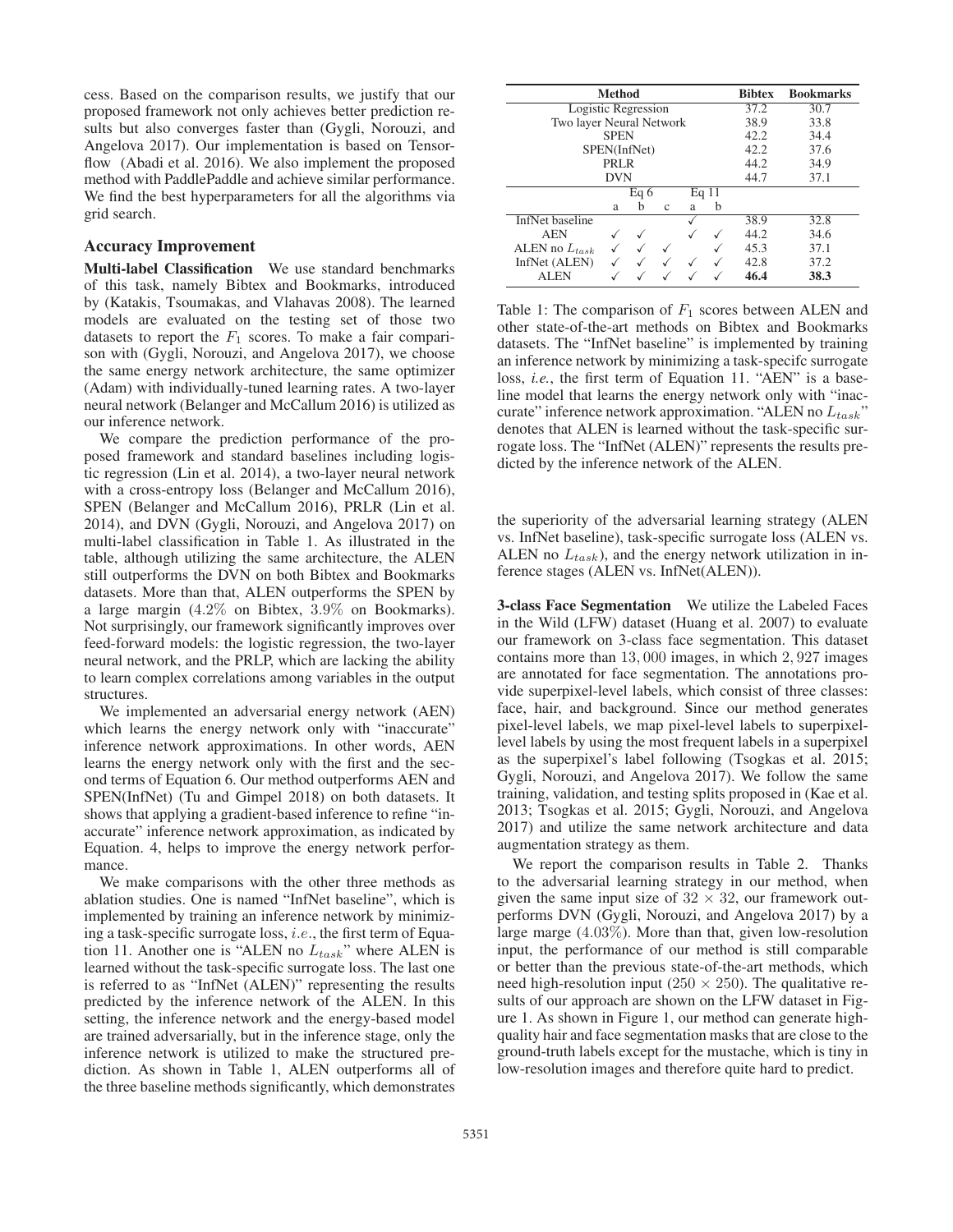|            |                                                | <b>METHOD</b>                                                                                                                      | <b>SP ACC.</b><br>$\mathcal{O}_0$                                    |
|------------|------------------------------------------------|------------------------------------------------------------------------------------------------------------------------------------|----------------------------------------------------------------------|
| INPUT SIZE | 32<br>$\times$<br>32<br>250<br>$\times$<br>250 | <b>DVN</b><br><b>FCN BASELINE</b><br><b>INFNET (ALEN)</b><br><b>ALEN</b><br><b>CRF</b><br><b>GLOC</b><br><b>DNN</b><br>DNN+CRF+SBM | 92.44<br>95.36<br>95.87<br>96.47<br>93.23<br>93.23<br>96.54<br>96.97 |

Table 2: The comparison of superpixel accuracy (SP Acc) between our framework and other state-of-the-art methods on the LFW dataset. "InfNet (ALEN)" represents the results predicted by the inference network of our ALEN.

Binary Image Segmentation Following the work of DVN (Gygli, Norouzi, and Angelova 2017), we utilize the Weizmann horses dataset (Borenstein and Ullman 2004) to compare the performance on binary image segmentation. It is a commonly used dataset for binary image segmentation, which consists of 328 left-oriented horse images and corresponding binary segmentation masks. In (Gygli, Norouzi, and Angelova 2017; Li, Tarlow, and Zemel 2013), all images and segmentation masks are resized to  $32 \times 32$ . At this low resolution, the segmentation becomes challenging and requires models to capture strong priors of the horse shape, since some thin parts of the horse-like legs, tails are almost invisible in the images. We follow the experimental protocol of (Li, Tarlow, and Zemel 2013) to split the Weizmann horses dataset and report results on the same testing set.



Figure 1: Qualitative results on the LFW dataset. Our method can generate high-quality hair and face segmentation masks that are close to the ground-truth labels. For the mustache, it is tiny on low-resolution images and therefore it is hard to predict.

To achieve better performance on this dataset, we implement the energy network as a fully convolutional network (FCN) rather than a classifier. Our energy networks map  $(x, y)$  to score matrices. We view image segmentation as

pixel-level multi-label classification. Our inference network is also implemented as an FCN. Both FCNs consist of three  $5 \times 5$  convolutional layers and two deconvolution layers. We follow the same DVN optimization schedule in (Gygli, Norouzi, and Angelova 2017) to train the energy network in our framework, which is used as a baseline and referred as to the "DVN baseline".

As commonly done in previous works, we report the Mean IOU as well as the Global IOU over the whole testing set on the Weizmann horses dataset in Table 3. A higher IOU score means a more accurate segmentation result. As illustrated in Table 3, using an energy network to refine the predictions of an inference network improves the performance by 4.2% on the Mean IOU metric and 4.1% on the Global IOU metric (ALEN vs. InfNet(ALEN)). On both metrics, our framework outperforms previous state-of-the-art methods, including MMBM2 (Yang, Safar, and Yang 2014), MMBM2+GC (Yang, Safar, and Yang 2014) and Shape NN (Safar and Yang 2015), which take high-resolution images as their input or utilize a deeper segmentation network((Safar and Yang 2015)). It can be observed that our adversarial learning framework can greatly improve the performance of the inference network. It improves the Mean IOU from 78.56% to 81.3% and the Global IOU from 78.7% to 81.3%.

| Input<br>size | <b>Method</b>       | <b>Mean</b><br>IOU $\%$ | Global<br>IOU $\%$ |
|---------------|---------------------|-------------------------|--------------------|
| $32^2$        | <b>CHOPPS</b>       | 69.9                    |                    |
|               | <b>DVN</b>          | 84.1                    | 84.0               |
|               | <b>FCN</b> baseline | 78.56                   | 78.7               |
|               | DVN baseline        | 84.7                    | 84.3               |
|               | InfNet (ALEN)       | 81.3                    | 81.3               |
|               | <b>ALEN</b>         | 85.5                    | 85.4               |
| $128^2$       | MMBM2               |                         | 72.1               |
|               | $MMBM2+GC$          |                         | 75.8               |
|               | Shape NN            |                         | 83.5               |

Table 3: The comparison of IOU between our ALEN and other state-of-the-art methods on the Weizmann horses dataset. "DVN baseline" is implemented by using the framework of (Gygli, Norouzi, and Angelova 2017) to train our energy network. "InfNet (ALEN)" represents the results predicted by the inference network of our ALEN.

The qualitative results on the Weizmann horses dataset are shown in Figure 2. Without using the energy network in the inference stage, only using the inference network for segmentation (the third row) shows poor performances when segmenting thin parts like legs, and generates singleconnected segmentation masks. After introducing the energy network via adversarial learning framework, our proposed method refines the inference network output by filling the missing part (e.g., Figure 2, second and third row, far left images), generating legs to connect disconnected parts (e.g., Figure 2, second and third row, first and second images from the right).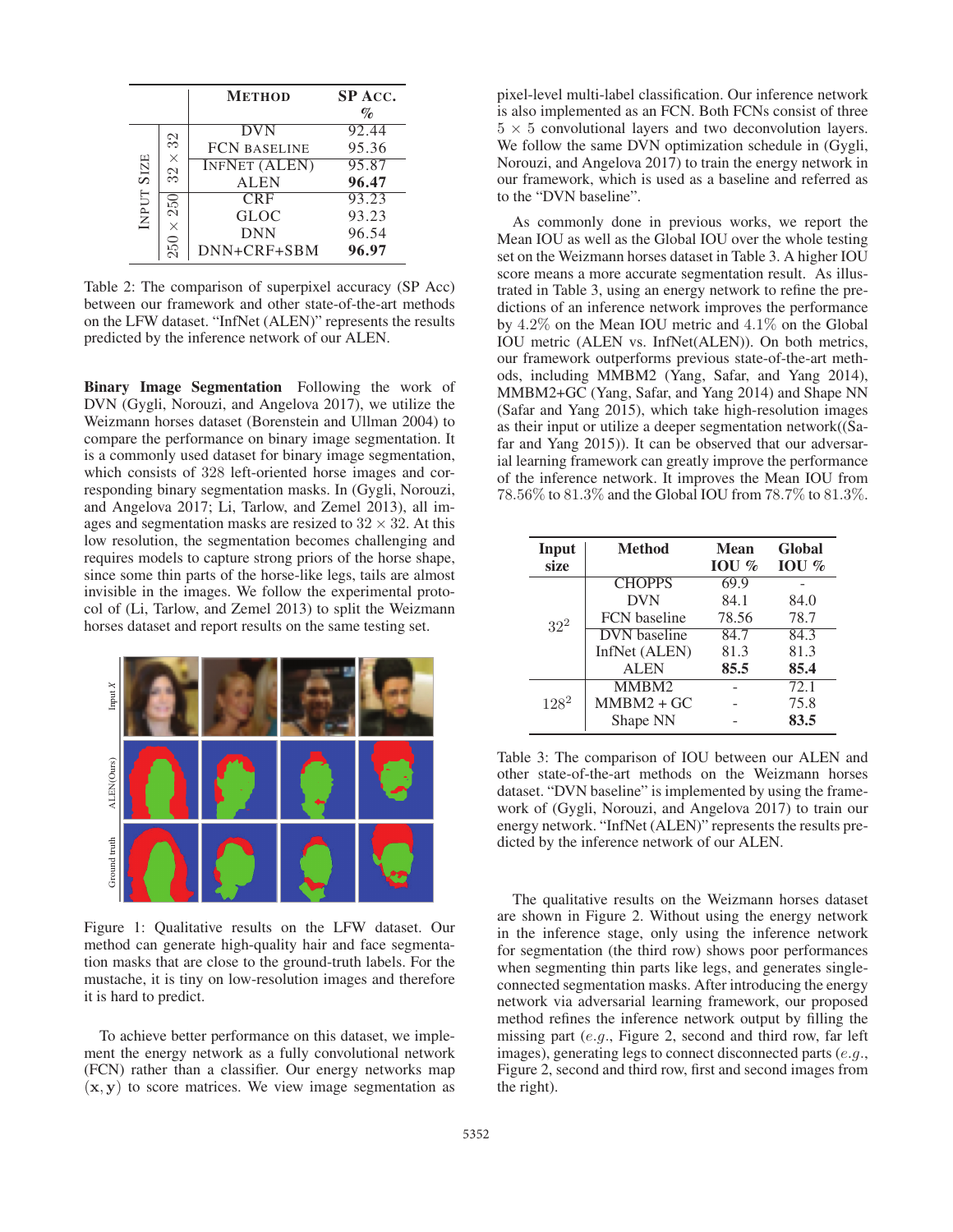

Figure 2: Qualitative results on the Weizmann  $32 \times 32$  dataset.



Figure 3: The comparison of inference between the DVN and our ALEN.

# Convergence Comparison on Multi-label Classification

To show that our framework can accelerate the training and inference of energy networks, we compare the proposed framework and DVN on the multi-label classification task.  $F_1$  scores calculated at each inference step are reported in Figure 3. The curves show that the inference network of the ALEN estimates a good output initialization, and the ALEN converges faster than the DVN on both datasets. The gradient ascent optimizer finds the optimal output of the ALEN within 6 steps, while it takes 18 steps for the DVN. These results provide the empirical evidence that the inference network in our framework provides close-to-optimal initialization and therefore accelerates the convergence of the gradient-based inference.

We also compare the training process between the proposed framework and the DVN in Figure 4. The models are evaluated on the testing set every 5 epochs during the training process. From the figure we can find that: (1) our method outperforms the DVN at most times; (2) compared with the DVN, our method tends to converge faster. These results indicate that learning an energy network in a local neighborhood of the optimal output configurations promotes the performance of the energy network and accelerates the training.



Figure 4: The comparison of the training speed between the DVN and our ALEN.

# **Conclusion**

This paper proposes a new adversarial learning framework to solve the structured output prediction. Comparing with the previous work (Gygli, Norouzi, and Angelova 2017), our proposed method can not only improve the final performance but also speed up the training and inference process. In this framework, an inference network is learned to generate outputs close to the optimal output configurations. An energy network can be learned faster, and the inference can be accelerated by using the outputs of the inference network. We jointly train the inference network as well as the energy network in a systematic way so that they can leverage the mutual benefit. Our method is applied to multi-label classification and image segmentation. The experimental results indicate that the training and inference of our ALEN are faster than the DVN, and the ALEN outperforms the DVN and achieves state-of-the-art results on these tasks.

As the future work, we will explore different ways to generate training tuples and different functions  $l_q(*, *)$  for the GAN loss. We will apply our method to state-of-the-art deep neural networks to solve challenging realistic problems.